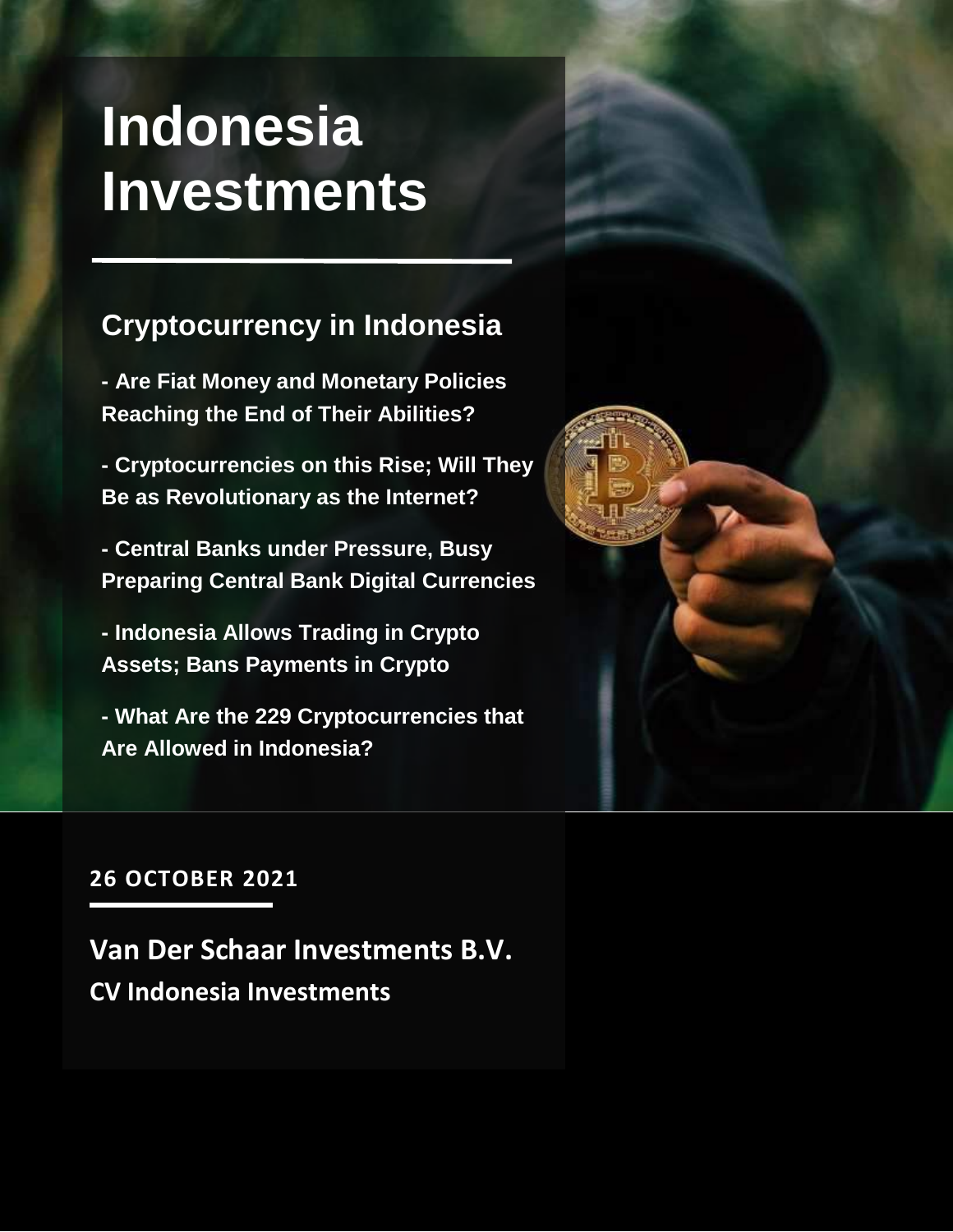# **Indonesia Investments**

Update – 26 October 2021

**'Cryptocurrency in Indonesia'**



**© Van Der Schaar Investments B.V. www.indonesia-investments.com**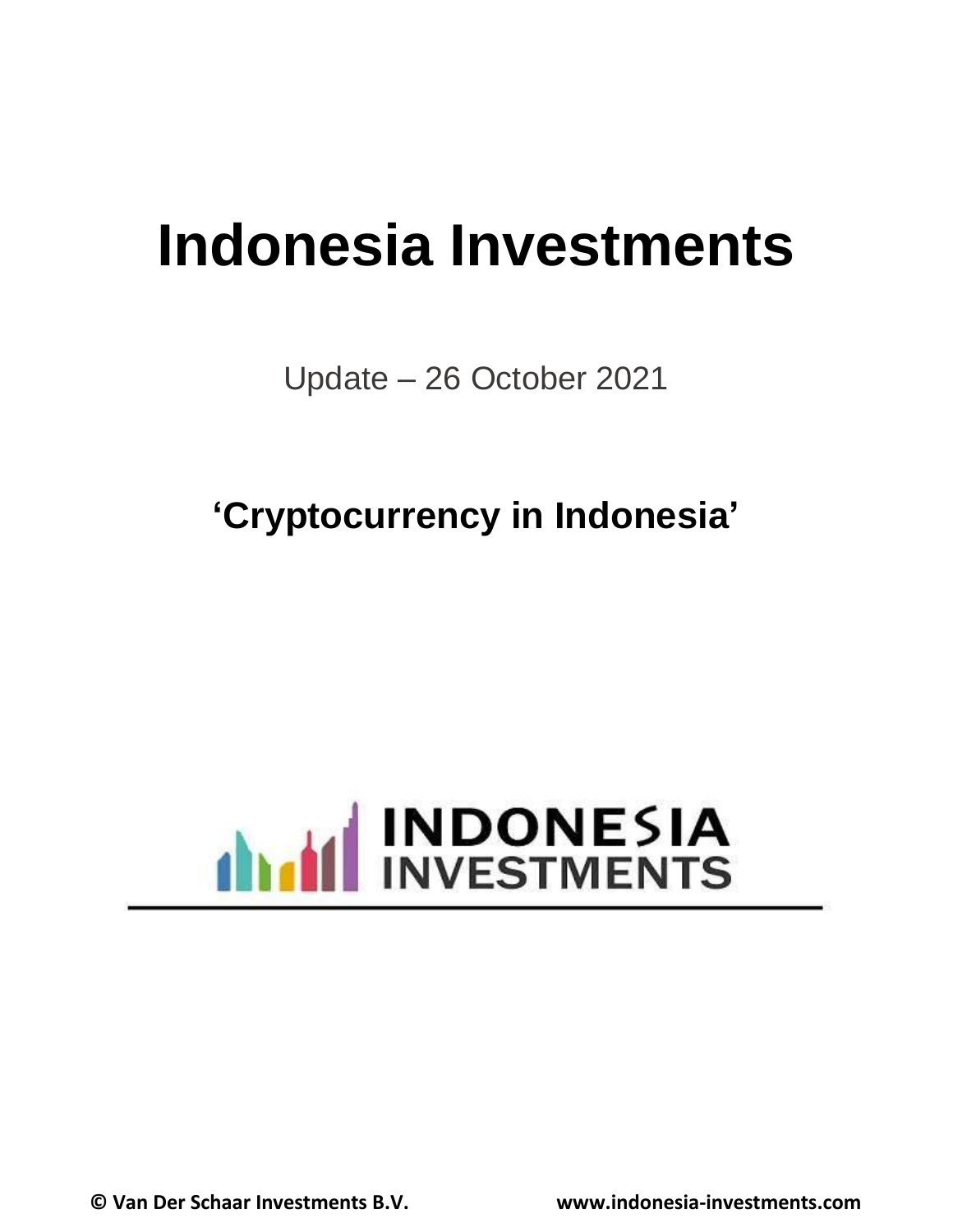### **Preface**

In addition to our reports, Indonesia Investments sends updates on key economic, political or social developments to our subscribers to make sure that our subscribers do not miss out on vital information. On some occasions the topics in these updates are discussed in more detail (and in an updated form) in the forthcoming report.

Content in this update is copyright of Van Der Schaar Investments B.V. (all rights reserved), except when indicated otherwise (the majority of pictures are obtained from Pixabay). Our written permission is required by those who want to publish or distribute (parts of) the content in this update.<sup>1</sup>

#### **Disclaimer**

Lastly, we would like to emphasize that – although we strive to present accurate, upto-date, and objective information in our updates – Indonesia Investments cannot guarantee the accuracy of all data and information that is included. We also do not intend to provide legal, investment, tax, or accounting advice through the contents of this update, and therefore the reader should not perceive this update as such. In short: Indonesia Investments cannot be held responsible for (investment) decisions based on the content of this update.

 $1$  CV Indonesia Investments owns the exclusive right to sell and distribute reports/updates of Indonesia Investments on the markets in the Asia-Pacific (including Indonesia).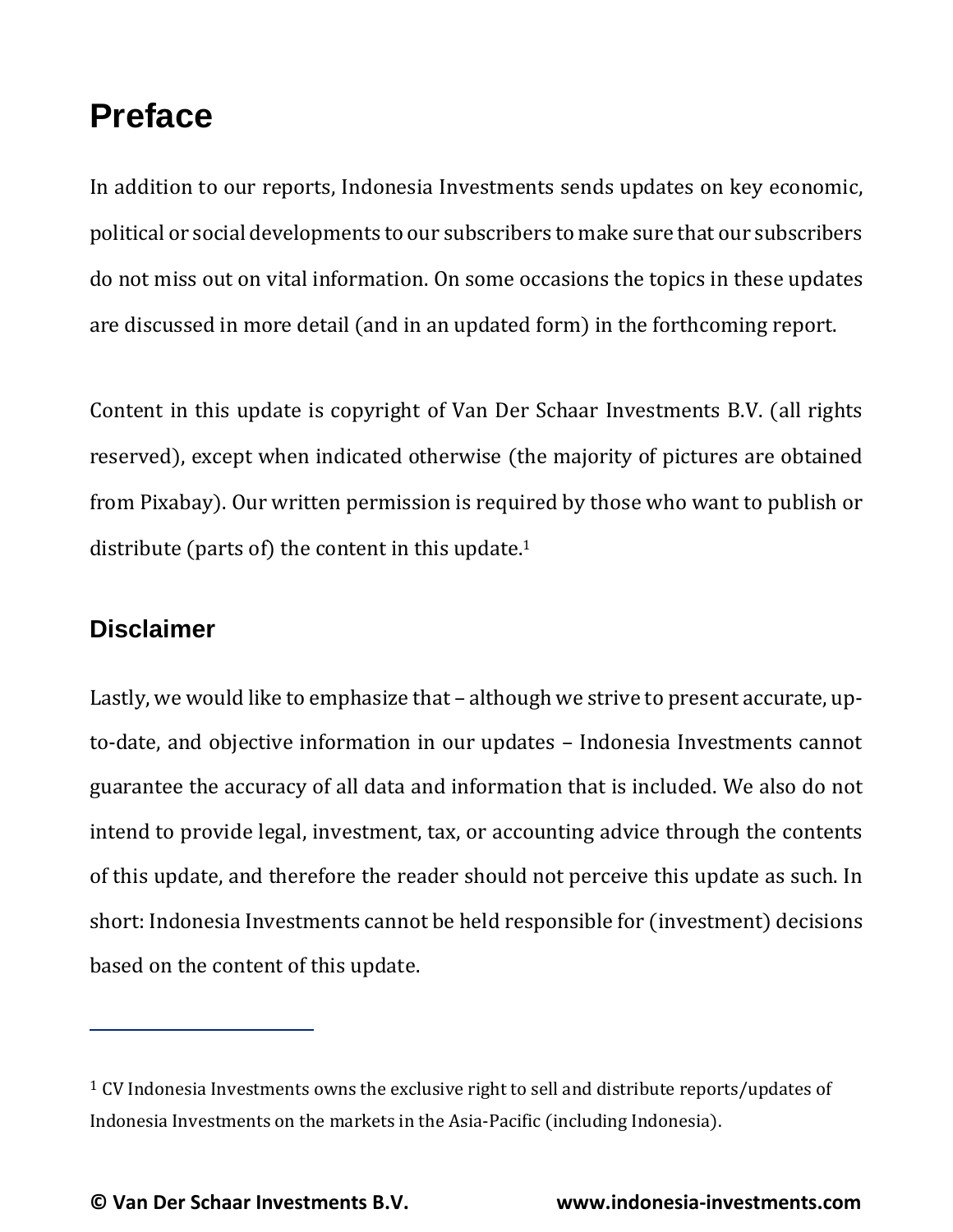## Cryptocurrency in Indonesia; Shaping a New Future or an Illustration of the 'Greater Fool Theory'?

Over the past decade, cryptocurrency has increasingly become a hot topic in global media with Bitcoin – the first cryptocurrency, and the one that has become the most valuable and commonly held among the more than 10,000 cryptocurrencies that are traded publicly – in particular being in the spotlight.

While many regard cryptocurrency the currency of the future, many others regard it a risky (highly speculative) investment. Meanwhile, central governments as well as central banks around the world also seem to have trouble handling this relatively new phenomenon that on the one hand clearly threatens to undermine traditional state power (in monetary respect), if given legal status, as central banks do not have control over the supply of crypto (opposed to central bank currency, cryptocurrency is typically decentralized), but on the other hand these cryptocurrencies could form a revolution that is similar to the likes of the Internet revolution in the 1990s (and could therefore revolutionize industries, and perhaps even revolutionize life itself).

It seems that central banks see the benefit of digital currencies, but at the same time feel the threat of cryptocurrency, while central governments seem to have difficulty understanding the effect that cryptocurrencies might have on national economies. That is why we see hesitancy in terms of allowing crypto assets as payment tool or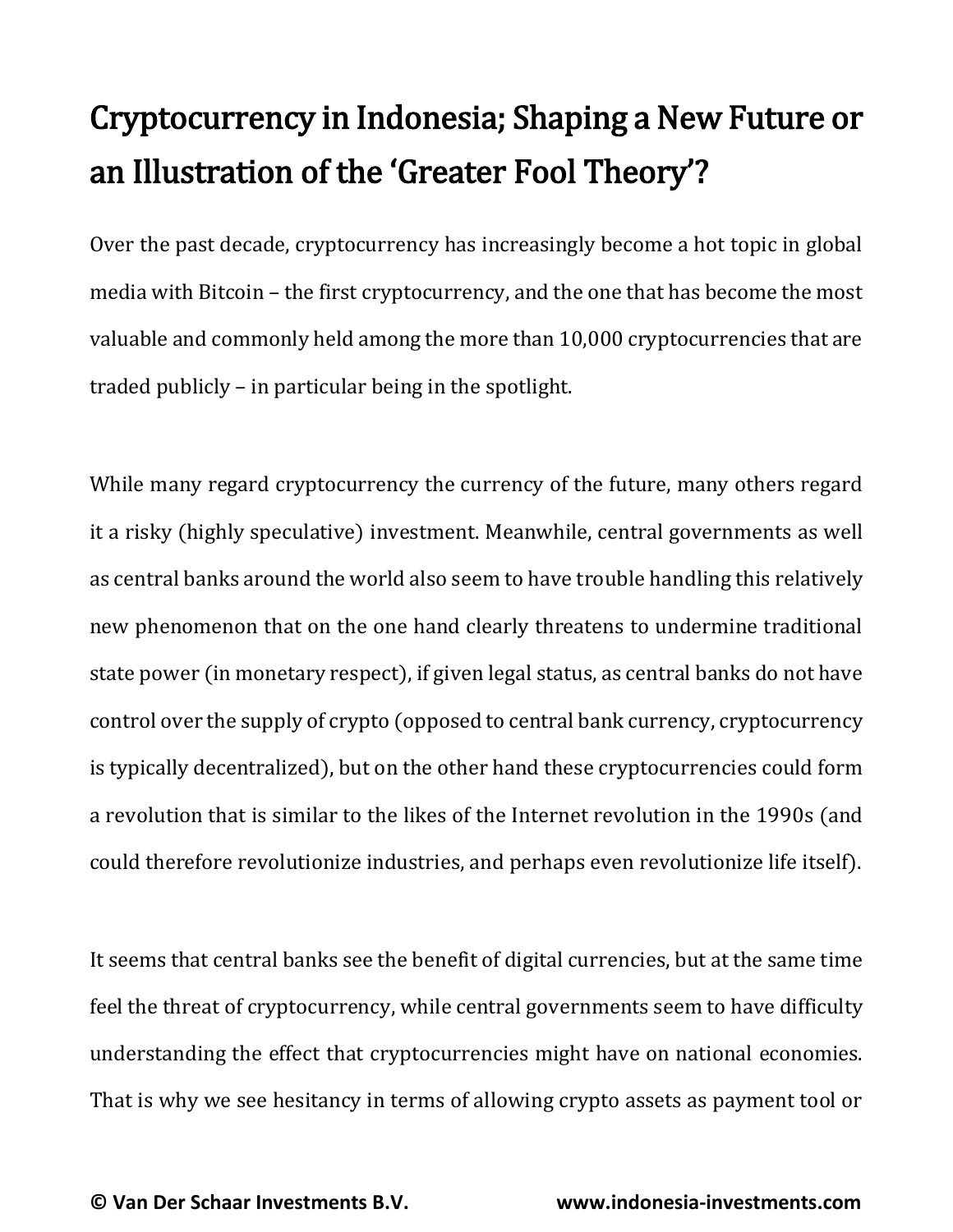investment instrument. China, for example, imposed a full ban on cryptocurrencies (as it rolled out its own digital yuan or e-CNY), while El Salvador adopted the Bitcoin as a legal tender and acknowledged it as a legitimate payment system supported by Chivo (the country's state-owned Bitcoin wallet). Meanwhile, in early October 2021 Federal Reserve (Fed) Chairman Jerome Powell confirmed during a hearing before the US House Financial Services Committee that he has no intention to ban or limit the use of cryptocurrency. However, he added that the Fed will soon issue research examining the costs and benefits of a central bank digital currency (or CBDC). This push for CBDC can be regarded a response to crypto (and to digital technology).

Cryptocurrencies basically show that the world's money and payment systems are quite outdated and in need of modernization. It's indeed true that the world's money system (and the related monetary system) has essentially not changed over the past century. In fact, central bankers too may be aware that the current monetary system with fiat money is finite.